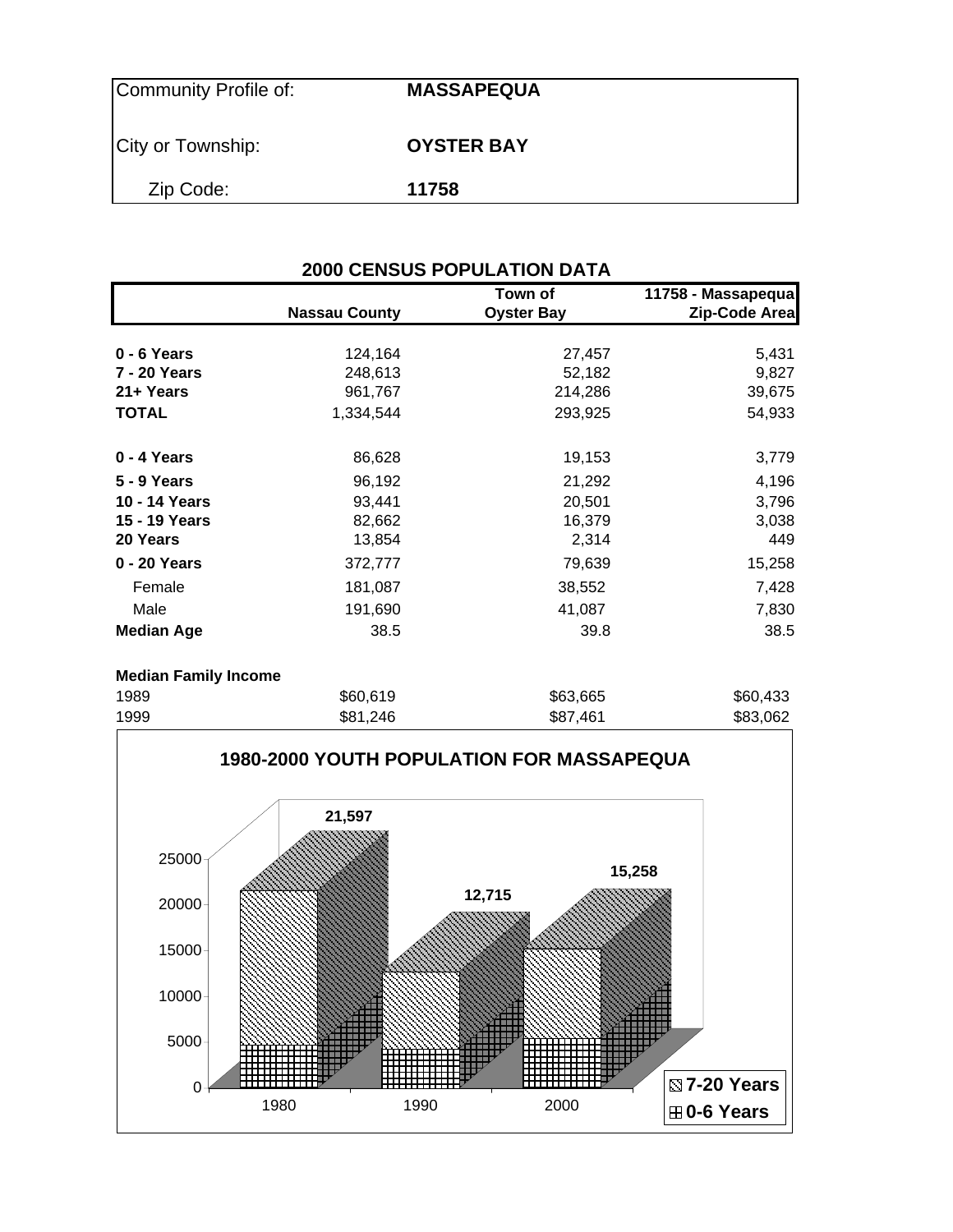| <b>Nassau County</b>                           |           | Town of<br><b>Oyster Bay</b>                                              | 11758 - Massapequa<br>Zip-Code Area              |
|------------------------------------------------|-----------|---------------------------------------------------------------------------|--------------------------------------------------|
|                                                |           |                                                                           |                                                  |
|                                                |           |                                                                           |                                                  |
| 0 - 6 Years                                    | 118,978   | 22,496                                                                    | 4,462                                            |
| 7 - 20 Years                                   | 231,792   | 49,305                                                                    | 10,582                                           |
| 21+ Years                                      | 978,505   | 218,082                                                                   | 37,164                                           |
| <b>TOTAL</b>                                   | 1,329,275 | 289,884                                                                   | 52,208                                           |
| $0 - 4$ Years                                  | 83,639    | 16,110                                                                    | 3,133                                            |
| 5 - 9 Years                                    | 90,106    | 16,875                                                                    | 3,144                                            |
| 10 - 14 Years                                  | 82,042    | 17,814                                                                    | 3,779                                            |
| 15 - 19 Years                                  | 79,040    | 17,385                                                                    | 4,196                                            |
| 20 Years                                       | 15,943    | 3,618                                                                     | 792                                              |
| $0 - 20$ Years                                 | 350,770   | 71,801                                                                    | 15,044                                           |
|                                                |           | 1990-2000 MASSAPEQUA POPULATION PROJECTIONS<br><b>FOR FOUR AGE GROUPS</b> |                                                  |
| 4,500                                          |           |                                                                           |                                                  |
|                                                |           |                                                                           | n <sub>manamanan a</sub>                         |
| Х.                                             | ×         | ×                                                                         |                                                  |
| 4,000<br>$3,500 \frac{1}{2}$<br>3,000<br>2,500 |           |                                                                           | ™⊻ 0-4<br>$\Box$ 5-9<br>""" <del>"</del> ""10-14 |
| 2,000                                          |           |                                                                           | 15-19                                            |
| 1,500                                          |           |                                                                           |                                                  |
| 1,000                                          |           |                                                                           |                                                  |
| 500                                            |           |                                                                           |                                                  |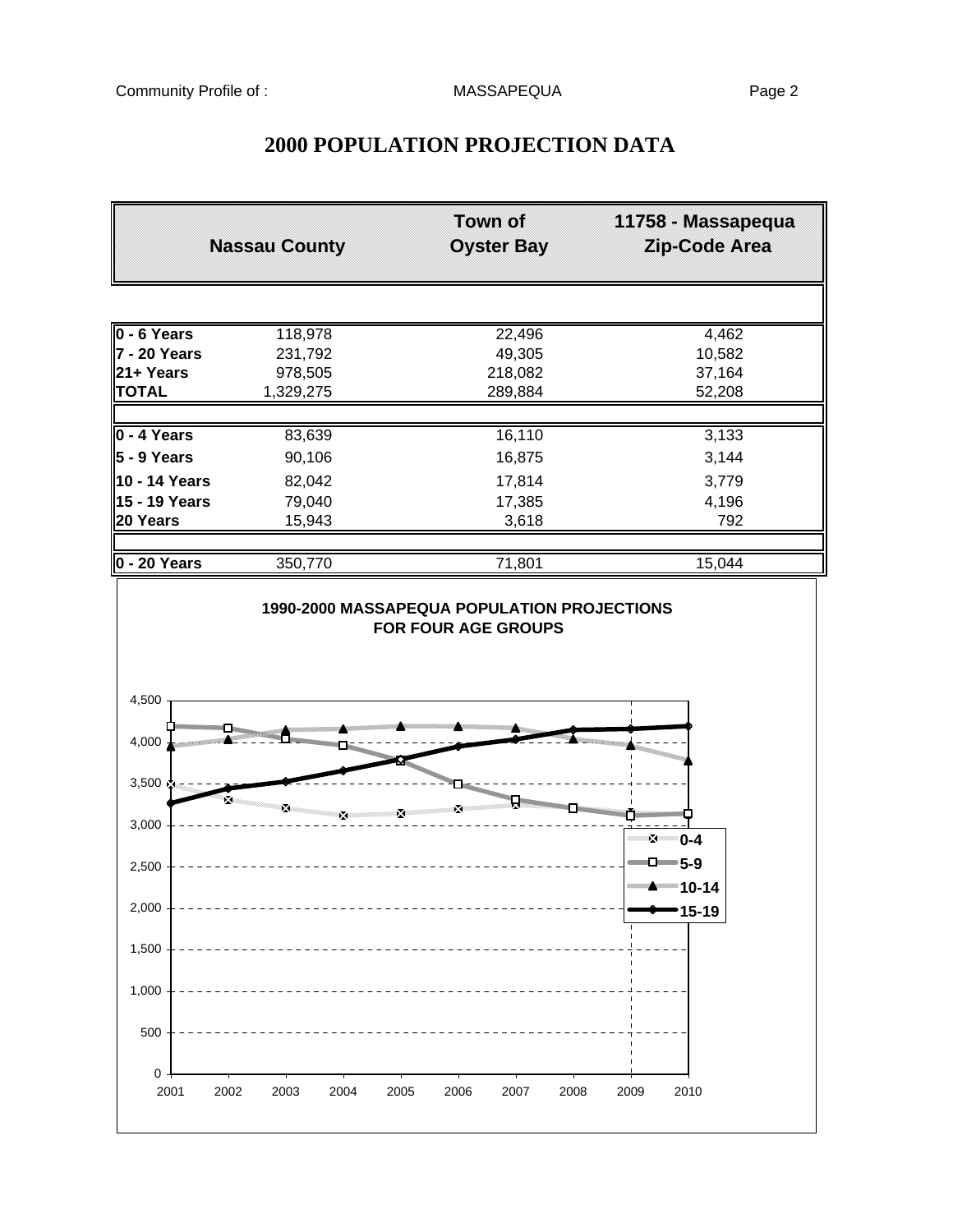|                                | <b>TEMPORARY ASSISTANCE TO</b><br><b>NEEDY FAMILIES (Formerly AFDC)</b><br>(NUMBER OF INDIVIDUALS) |                   |               |
|--------------------------------|----------------------------------------------------------------------------------------------------|-------------------|---------------|
|                                |                                                                                                    |                   |               |
|                                |                                                                                                    | Town of           | 16-20 y       |
| Year                           | Nassau County                                                                                      | <b>Oyster Bay</b> | Zip-Code Area |
| 1985                           | 15,963                                                                                             | 1,051             | 323           |
| 1986                           | 15,337                                                                                             | 946               | 260           |
| 1987                           | 13,321                                                                                             | 807               | 221           |
| 1988                           | 12,410                                                                                             | 782               | 241           |
| 1989                           | 11,950                                                                                             | 704               | 201           |
| 1990                           | 12,607                                                                                             | 737               | 249           |
| 1991                           | 15,317                                                                                             | 898               | 297           |
| 1992                           | 16,528                                                                                             | 963               | 328           |
| 1993                           | 20,129                                                                                             | 1,245             | 398           |
| 1994                           | 20,622                                                                                             | 1,366             | 413           |
| 1995                           | 20,229                                                                                             | 1,211             | 343           |
| 1996                           | 17,800                                                                                             | 954               | 246           |
| 1997                           | 14,940                                                                                             | 836               | 224           |
| 1998                           | 12,706                                                                                             | 695               | 203           |
| 1999                           | 10,825                                                                                             | 695               | 161           |
|                                | 1984-1999 MASSAPEQUA, NASSAU COUNTY AND TOWN OF OYSTER<br><b>BAY AFDC RATES PER 1000 RESIDENTS</b> |                   |               |
| 16.00<br>14.00<br>000<br>12.00 |                                                                                                    |                   |               |

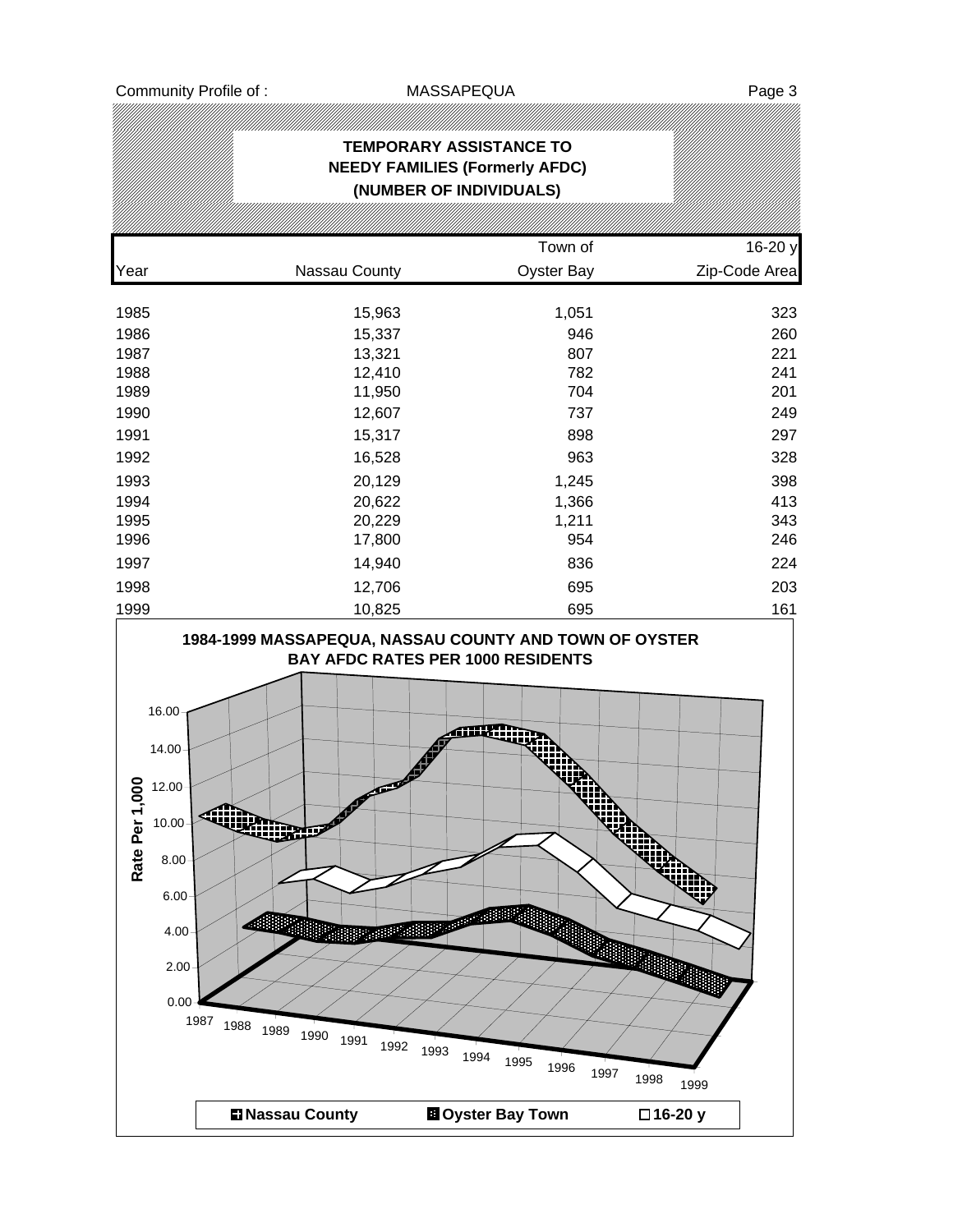

\* Total incidents include arrests, station adjustments and subjects of investigation for 1988-1999.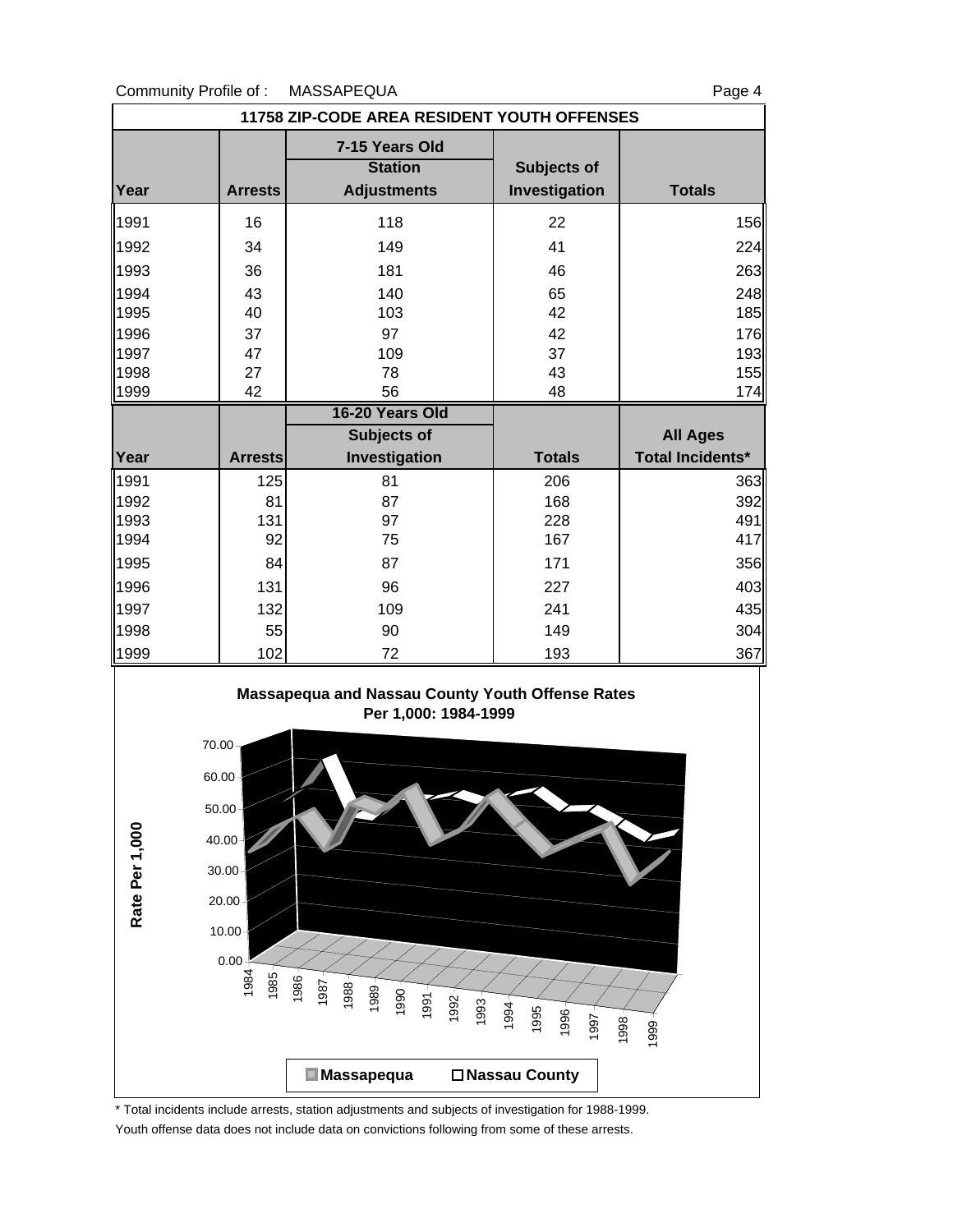0.0 2.0

|                                             | Community Profile of:                      |                                                                   | MASSAPEQUA                                  |                       |              |                 |                | Page 5       |  |  |  |  |
|---------------------------------------------|--------------------------------------------|-------------------------------------------------------------------|---------------------------------------------|-----------------------|--------------|-----------------|----------------|--------------|--|--|--|--|
| 11758 ZIP-CODE AREA RESIDENT YOUTH OFFENSES |                                            |                                                                   |                                             |                       |              |                 |                |              |  |  |  |  |
|                                             | Youth Offense Rate Per 1000 Resident Youth |                                                                   |                                             |                       |              |                 |                |              |  |  |  |  |
| <b>For Combined Offense Types and Total</b> |                                            |                                                                   |                                             |                       |              |                 |                |              |  |  |  |  |
|                                             | Drug &                                     | Violent &                                                         |                                             |                       |              | <b>Criminal</b> |                |              |  |  |  |  |
| Year                                        |                                            | Alcohol Threatening                                               | <b>Property</b>                             | <b>Status</b>         | <b>Theft</b> | <b>Nonconf</b>  | <b>Other</b>   | <b>Total</b> |  |  |  |  |
| 1990                                        | 4.9                                        | 12.4                                                              | 12.3                                        | 7.3                   | 17.6         | 2.1             | 1.1            | 58.9         |  |  |  |  |
| 1991                                        | 4.5                                        | 8.4                                                               | 9.5                                         | 3.1                   | 7.6          | 3.3             | 5.3            | 43.1         |  |  |  |  |
| 1992                                        | 2.6                                        | 8.9                                                               | 9.4                                         | 6.8                   | 12.6         | 1.5             | 4.1            | 47.8         |  |  |  |  |
| 1993                                        | 4.0                                        | 8.7                                                               | 9.3                                         | 10.6                  | 13.4         | 2.2             | 10.8           | 59.1         |  |  |  |  |
| 1994                                        | 2.7                                        | 10.6                                                              | 7.8                                         | 7.0                   | 12.6         | 1.9             | 7.9            | 50.6         |  |  |  |  |
| 1995                                        | 3.9                                        | 6.9                                                               | 6.4                                         | 7.2                   | 10.8         | 1.4             | 6.3            | 42.8         |  |  |  |  |
| 1996                                        | 6.0                                        | 5.4                                                               | 6.8                                         | 7.7                   | 13.8         | 2.8             | 4.9            | 47.5         |  |  |  |  |
| 1997                                        | 4.9                                        | 7.3                                                               | 11.0                                        | 9.1                   | 12.1         | 2.1             | 5.3            | 51.9         |  |  |  |  |
| 1998                                        | 1.3                                        | 6.3                                                               | 3.3                                         | 9.4                   | 7.1          | 1.1             | 0.2            | 36.8         |  |  |  |  |
| 1999                                        | 2.2                                        | 7.1                                                               | 2.7                                         | 12.2                  | 10.1         | 0.5             | 8.5            | 44.8         |  |  |  |  |
|                                             |                                            |                                                                   | <b>For Combined Offense Types and Total</b> | <b>Youth Offenses</b> |              |                 |                |              |  |  |  |  |
|                                             | Drug &                                     | Violent &                                                         |                                             |                       |              | <b>Criminal</b> |                |              |  |  |  |  |
| Year                                        |                                            | <b>Alcohol Threatening</b>                                        | <b>Property</b>                             | <b>Status</b>         | <b>Theft</b> | <b>Nonconf</b>  | <b>Other</b>   | <b>Total</b> |  |  |  |  |
| 1990                                        | 41                                         | 104                                                               | 103                                         | 61                    | 148          | $\overline{18}$ | 9              | 495          |  |  |  |  |
| 1991                                        | 38                                         | 71                                                                | 80                                          | 26                    | 64           | 28              | 45             | 363          |  |  |  |  |
| 1992                                        | 21                                         | 73                                                                | 77                                          | 56                    | 103          | 12              | 34             | 392          |  |  |  |  |
| 1993                                        | 33                                         | 72                                                                | 77                                          | 88                    | 111          | 18              | 90             | 491          |  |  |  |  |
| 1994                                        | 22                                         | 87                                                                | 64                                          | 58                    | 104          | 16              | 65             | 417          |  |  |  |  |
| 1995                                        | 32                                         | 57                                                                | 53                                          | 60                    | 90           | 12              | 52             | 356          |  |  |  |  |
| 1996                                        | 51                                         | 46                                                                | 58                                          | 65                    | 117          | 24              | 42             | 403          |  |  |  |  |
| 1997                                        | 41                                         | 61                                                                | 92                                          | 76                    | 101          | 18              | 44             | 435          |  |  |  |  |
| 1998                                        | 11                                         | 52                                                                | 27                                          | 78                    | 59           | 9               | $\overline{2}$ | 304          |  |  |  |  |
| 1999                                        | 18                                         | 58                                                                | 22                                          | 100                   | 83           | 4               | 70             | 367          |  |  |  |  |
|                                             |                                            | 1990-1997 Violent & Threatening, and Drug & Alcohol Youth Offense |                                             |                       |              |                 |                |              |  |  |  |  |
| 16.0                                        |                                            |                                                                   | Rates in Massapequa and Nassau County       |                       |              |                 |                |              |  |  |  |  |
|                                             |                                            |                                                                   |                                             |                       |              |                 |                |              |  |  |  |  |
| 14.0                                        |                                            |                                                                   |                                             |                       |              |                 |                |              |  |  |  |  |
| 12.0                                        |                                            |                                                                   |                                             |                       |              |                 |                |              |  |  |  |  |
| 10.0                                        |                                            |                                                                   |                                             |                       |              |                 |                |              |  |  |  |  |
| 8.0                                         |                                            |                                                                   |                                             |                       |              |                 |                |              |  |  |  |  |
| Rate Per 1,000<br>6.0                       |                                            |                                                                   |                                             |                       |              |                 |                |              |  |  |  |  |
|                                             |                                            |                                                                   |                                             |                       |              |                 |                |              |  |  |  |  |
| 4.0                                         |                                            |                                                                   |                                             |                       |              |                 |                |              |  |  |  |  |

1990 1991 1992 1993 1994 1995 1996 1997 Nassau County Alc/Drug /k **---**-- Nassau County Violent/Threat/k Massapequa Alc/Drug /k and Allentary Massapequa Violent/Threat/k

X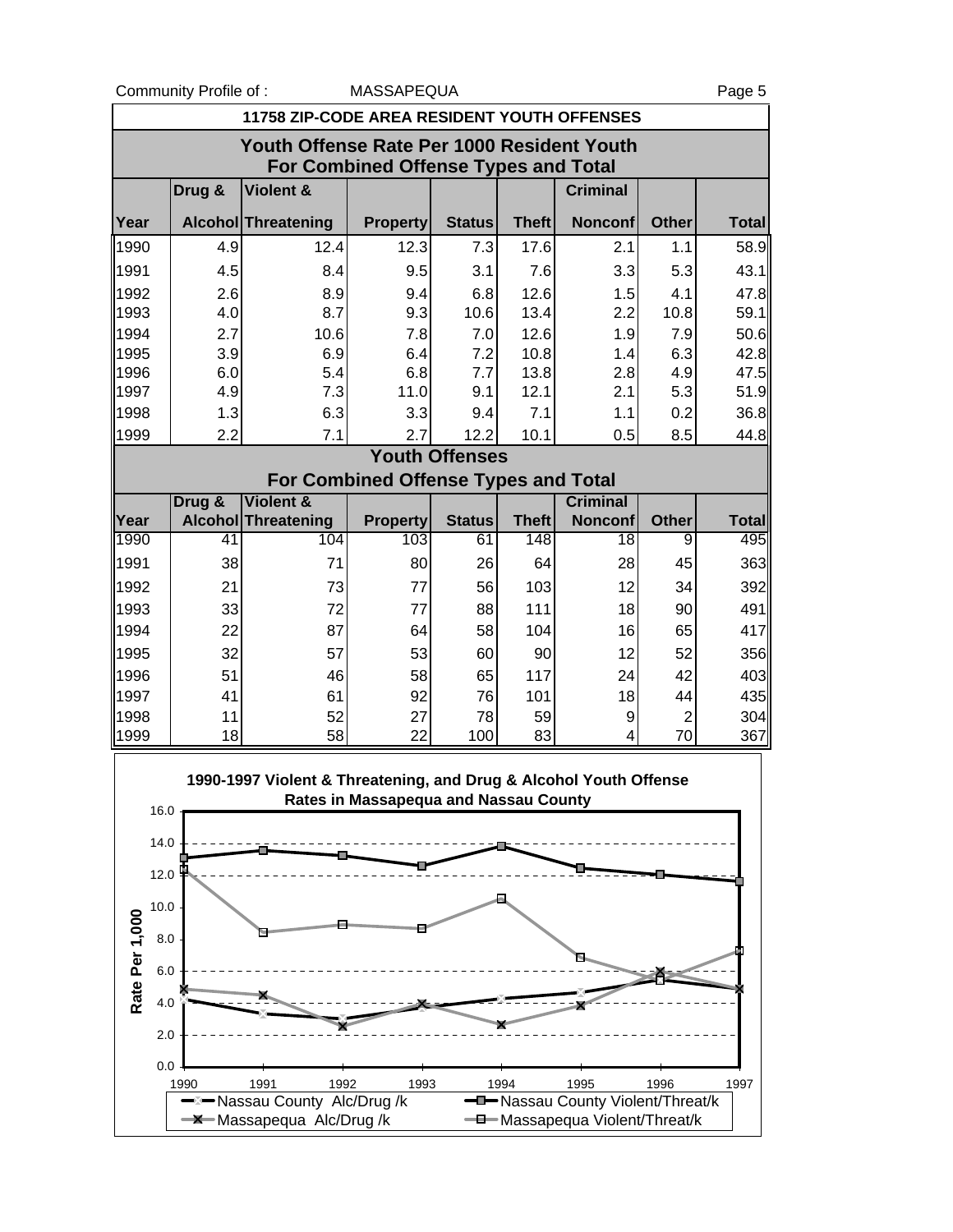

"Other" Communities Include: Elmont, Other NYS, Bellmore, Bethpage, Wantagh, E. Meadow, Freeport, Cedarhurst,

Oceanside, Hempstead, Long Beach, Lynbrook, Uniondale, Rockville Centre, Valley Stream, Westbury, Roslyn, Manhasset, Roosevelt, New Hyde Park, Levittown, Island Park and Lawrence. Each community comprises less than 2% of all youth offenses committed in Massapequa.



"Other" Communities Include: Oyster Bay, Bellmore, Carle Pl, E. Meadow, Bethpage, Mineola, Island Park, Hempstead, Gdn Cty, Rkville Cte, N. Cassel and Westb. Each of which comprise less than then 2% of all Massapequa offenses.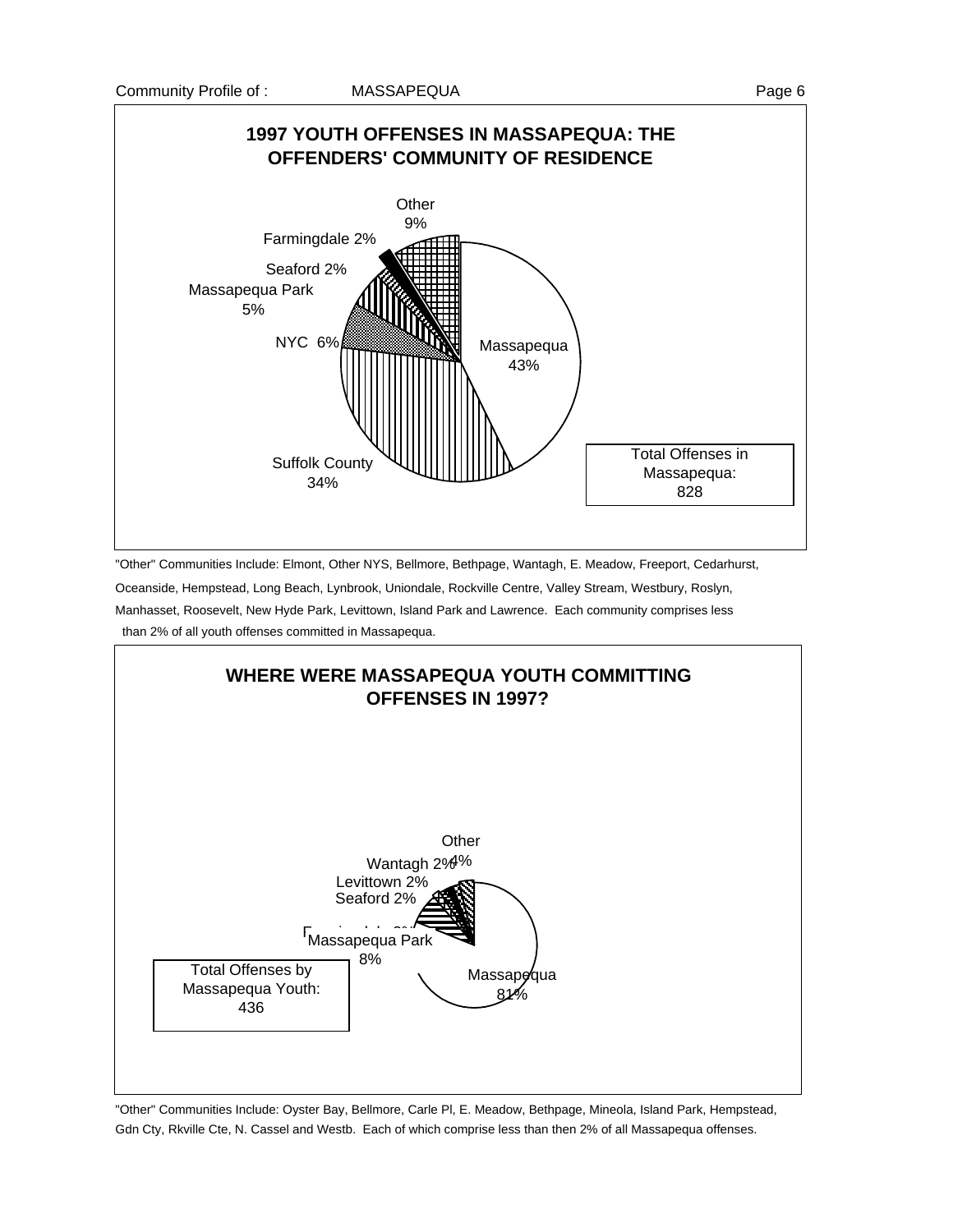|                      |                          |                |                 |                |              |              |               | 1991-97 |
|----------------------|--------------------------|----------------|-----------------|----------------|--------------|--------------|---------------|---------|
|                      |                          |                |                 |                |              |              |               | Percent |
| Age                  | 1991                     | 1992           | 1993            | 1994           | 1995         | 1996         | 1997          | Change  |
| 10 Yr & Less         | 1                        | 4              | 3               | $\overline{2}$ | 1            | 1            | 8             | 700.0%  |
| $\%$                 | 5.0%                     | 7.4%           | 3.6%            | 3.8%           | 1.8%         | 1.6%         | 11.1%         |         |
| 11 to 12             | $\overline{\mathcal{L}}$ | $\mathbf{1}$   | 10              | $\mathfrak{p}$ | $\mathbf{1}$ | $\mathbf{Q}$ | $\mathcal{P}$ | 0.0%    |
| $\frac{0}{0}$        | 10.0%                    | 1.9%           | 11.9%           | 3.8%           | 1.8%         | 14.1%        | 2.8%          |         |
| $\overline{13}$      | $\overline{3}$           | $\overline{7}$ | $\overline{27}$ | $\overline{7}$ | 11           | 8            | 5             | 66.7%   |
| $\frac{0}{0}$        | 15.0%                    | 13.0%          | 32.1%           | 13.5%          | 19.3%        | 12.5%        | 6.9%          |         |
| 14                   | 3                        | 16             | 15              | 15             | 14           | 5            | 5             | 66.7%   |
| $\frac{0}{0}$        | 15.0%                    | 29.6%          | 17.9%           | 28.8%          | 24.6%        | 7.8%         | 6.9%          |         |
| 15                   | $\overline{4}$           | 14             | 19              | 11             | 13           | 9            | 14            | 250.0%  |
| $\%$                 | 20.0%                    | 25.9%          | 22.6%           | 21.2%          | 22.8%        | 14.1%        | 19.4%         |         |
| 16                   | $\overline{4}$           | 11             | $\overline{4}$  | $\overline{4}$ | 12           | 19           | 13            | 225.0%  |
| $\frac{0}{6}$        | 20.0%                    | 20.4%          | 4.8%            | 7.7%           | 21.1%        | 29.7%        | 18.1%         |         |
| 17                   | $\overline{2}$           | 1              | 3               | 9              | 5            | 12           | 20            | 900.0%  |
| $\%$                 | 10.0%                    | 1.9%           | 3.6%            | 17.3%          | 8.8%         | 18.8%        | 27.8%         |         |
| 18                   | $\overline{1}$           | $\overline{0}$ | $\overline{2}$  | $\overline{2}$ | $\Omega$     | $\Omega$     | 5             | 400.0%  |
| $\frac{0}{0}$        | 5.0%                     | 0.0%           | 2.4%            | 3.8%           | 0.0%         | 0.0%         | 6.9%          |         |
| 19 to 20             | $\overline{0}$           | $\Omega$       | 1               | $\Omega$       | $\Omega$     | 1            | $\Omega$      |         |
| $\frac{0}{0}$        | 0.0%                     | 0.0%           | 1.2%            | 0.0%           | 0.0%         | 1.6%         | 0.0%          |         |
| <b>Massapequa</b>    |                          |                |                 |                |              |              |               |         |
| <b>Total</b>         | 20                       | 54             | 84              | 52             | 57           | 64           | 72            | 260.0%  |
| Rate Per 1,000       | 2.0                      | 5.1            | 7.7             | 4.7            | 5.2          | 5.7          | 6.5           | 232.0%  |
| <b>Nassau County</b> |                          |                |                 |                |              |              |               |         |
| Rate Per 1,000       | 5.19                     | 6.63           | 8.98            | 8.68           | 7.52         | 7.23         | 7.30          | 40.5%   |

## **Resident Massapequa Runaway and Homeless Youth by Age Group**

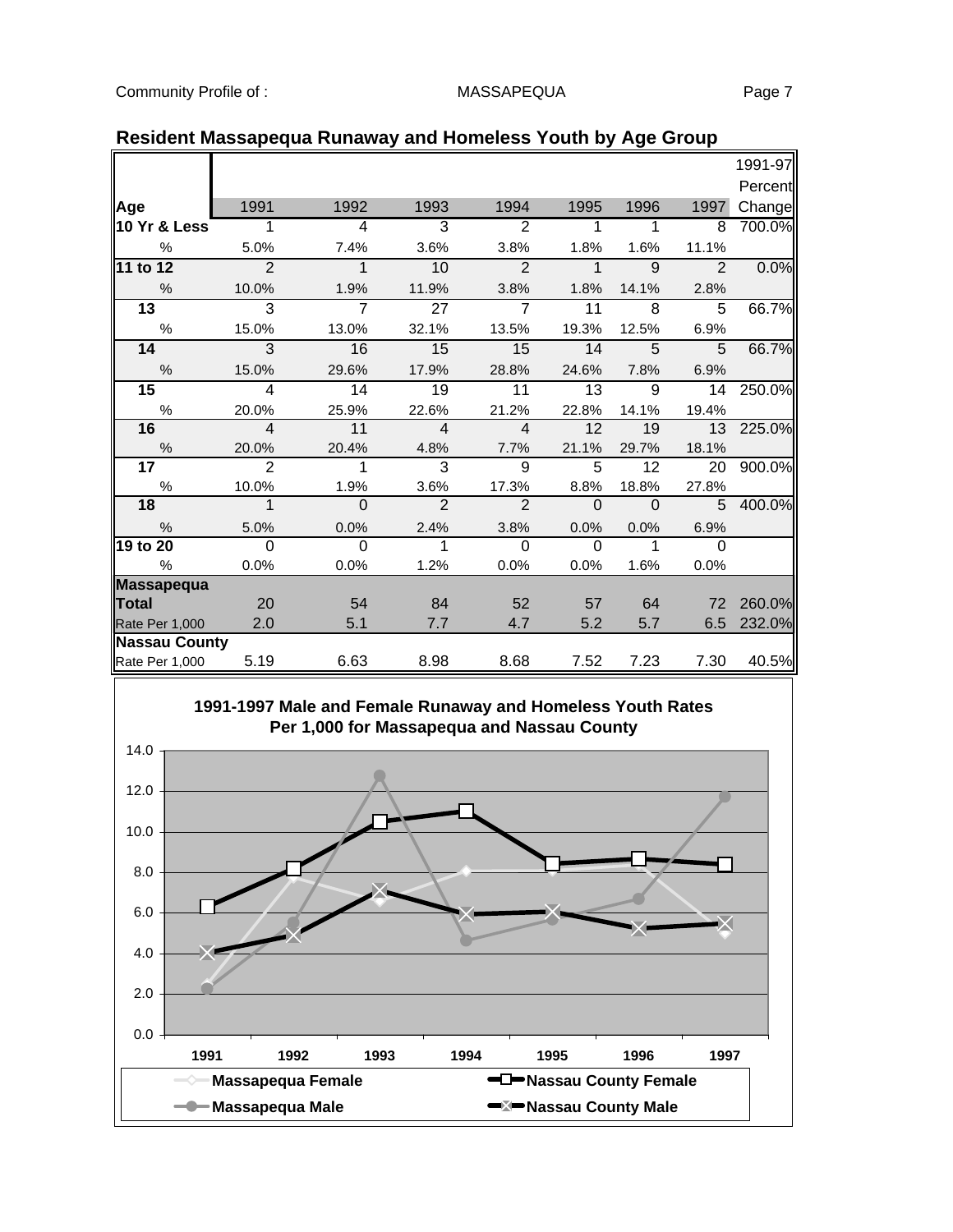Community Profile of : MASSAPEQUA MASSAPEQUA

## **PUBLIC SCHOOL ENROLLMENT IN MASSAPEQUA UFSD**

|                   | European | African  |          | Asian    | <b>Native</b>                                         |               |        |
|-------------------|----------|----------|----------|----------|-------------------------------------------------------|---------------|--------|
| Year              | American | American | Latino   | American | American                                              | Total         |        |
|                   |          |          |          |          |                                                       |               |        |
| 1987              | 7,368    | 0        | 99       | 102      | 0                                                     | 7,569         |        |
| 1988              | 7,040    | 0        | 82       | 89       | 0                                                     | 7,211         |        |
| 1989              | 6,749    |          | 73       | 78       | 0                                                     | 6,901         |        |
| 1990              | 6,592    | 2        | 69       | 90       | 1                                                     | 6,754         |        |
| 1991              | 6,479    | 5        | 81       | 86       | 2                                                     | 6,653         |        |
| 1992              | 6,532    | 9        | 68       | 87       | 3                                                     | 6,699         |        |
| 1993              | 6,520    | 5        | 86       | 66       | 1                                                     | 6,678         |        |
| 1994              | 6,474    | 14       | 104      | 98       | 7                                                     | 6,697         |        |
| 1995              | 6,586    | 11       | 91       | 70       | 3                                                     | 6,761         |        |
| 1996              | 6,720    | 13       | 69       | 72       | 5                                                     | 6,879         |        |
| 1997              | 6,865    | 12       | 68       | 88       | 5                                                     | 7,038         |        |
| 1998              | 7,031    | 13       | 85       | 80       | 3                                                     | 7,212         |        |
| 1999              | 7,120    | 17       | 93       | 91       | 3                                                     | 7,324         |        |
|                   |          |          |          |          | Net Change in School Enrollment Between 1987 and 1999 |               |        |
|                   |          | European | African  |          | Asian                                                 | <b>Native</b> |        |
|                   | 1987-99  | American | American | Latino   | American                                              | American      | Total  |
| Change in Number  |          | $-248$   | 17       | -6       | $-11$                                                 | 3             | $-245$ |
| Change as Percent |          | $-3%$    |          | $-6%$    | $-11%$                                                |               | $-3%$  |

| Net Change in School Enrollment Between 1993 and 1999 |         |          |          |        |          |               |        |  |  |  |
|-------------------------------------------------------|---------|----------|----------|--------|----------|---------------|--------|--|--|--|
|                                                       |         | European | African  |        | Asian    | <b>Native</b> |        |  |  |  |
|                                                       | 1993-99 | American | American | Latino | American | American      | Totall |  |  |  |
| Change in Number                                      |         | 600      | 12       |        | 25       | ◠             | 646    |  |  |  |
| Change as Percent                                     |         | 9%       | 240%     | 8%     | 38%      | <b>200%</b>   | 10%    |  |  |  |



The African American and Native American percent increase is omitted from this chart because enrollment changes that begin or end with fewer than 10 students distort comparisons among the various enthic groups.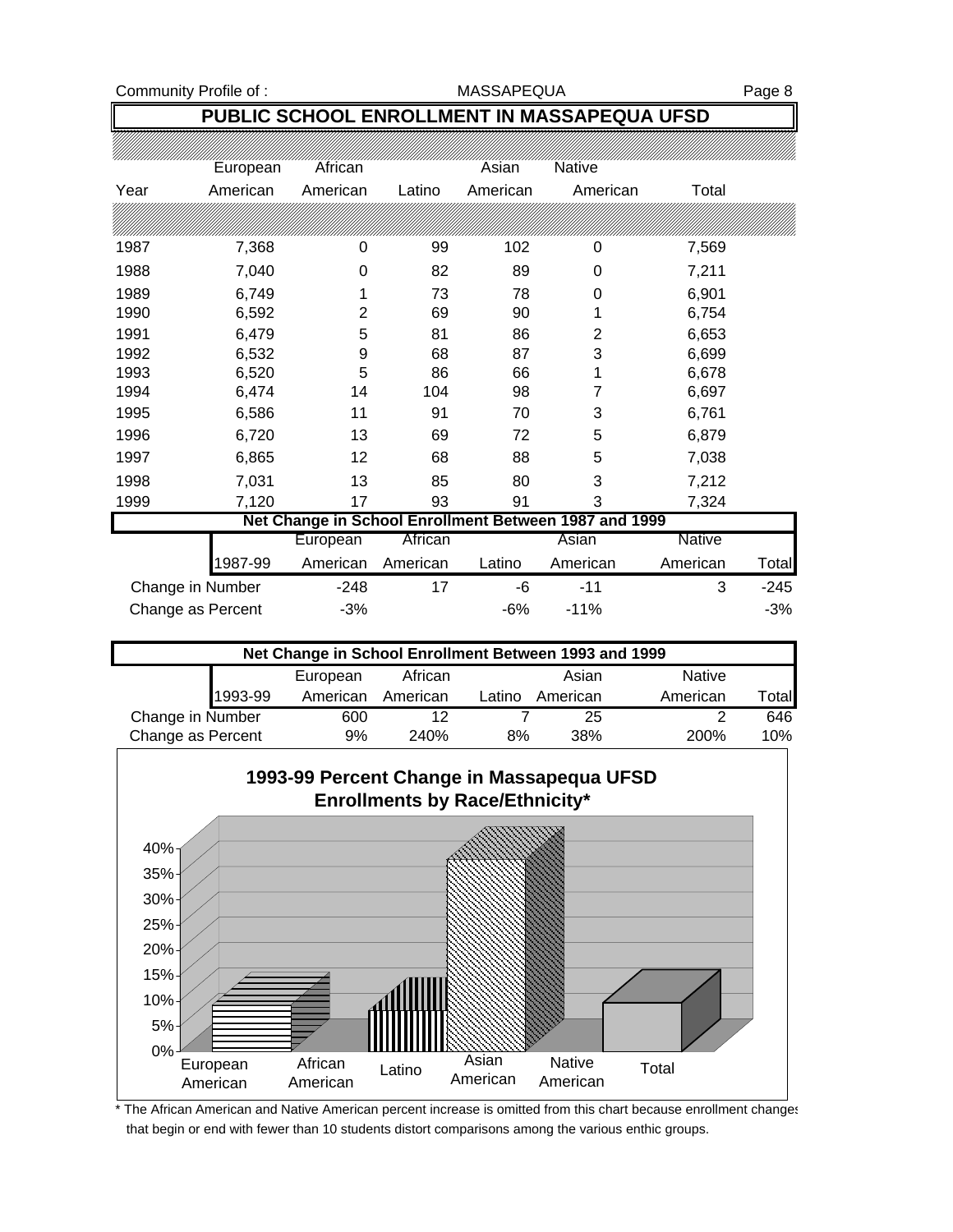Community Profile of : MASSAPEQUA MASSAPEQUA

## **PUBLIC SCHOOL ENROLLMENT IN PLAINEDGE UFSD**

|                   | European | African        |                | Asian                                                 | Native            |               |              |
|-------------------|----------|----------------|----------------|-------------------------------------------------------|-------------------|---------------|--------------|
| Year              | American | American       | Latino         | American                                              | American          | Total         |              |
|                   |          |                |                |                                                       |                   |               |              |
| 1987              | 2790     | 0              | 27             | 15                                                    | 0                 | 2832          |              |
| 1988              | 2692     | 0              | 26             | 32                                                    | 0                 | 2750          |              |
| 1989              | 2625     | 0              | 9              | 29                                                    | $\overline{2}$    | 2665          |              |
| 1990              | 2567     | $\overline{2}$ | 28             | 38                                                    | $\overline{2}$    | 2637          |              |
| 1991              | 2576     | 1              | 35             | 35                                                    | 6                 | 2653          |              |
| 1992              | 2589     | 2              | 59             | 67                                                    | 5                 | 2722          |              |
| 1993              | 2693     |                | 73             | 51                                                    | $\overline{2}$    | 2820          |              |
| 1994              | 2696     | 2              | 59             | 52                                                    | $\Omega$          | 2809          |              |
| 1995              | 2784     | 5              | 40             | 50                                                    | 3                 | 2882          |              |
| 1996              | 2833     | 2              | 68             | 55                                                    | 1                 | 2959          |              |
| 1997              | 2918     | 4              | 66             | 56                                                    | 0                 | 3044          |              |
| 1998              | 3038     | $\overline{2}$ | 78             | 45                                                    | $\Omega$          | 3163          |              |
| 1999              | 3111     | $\overline{2}$ | 81             | 31                                                    |                   | 3226          |              |
|                   |          |                |                | Net Change in School Enrollment Between 1987 and 1999 |                   |               |              |
|                   |          | European       | African        |                                                       | Asian             | <b>Native</b> |              |
|                   | 1987-99  | American       | American       | Latino                                                | American American |               | <b>Total</b> |
| Change in Number  |          | 321            | $\overline{2}$ | 54                                                    | 16                | 1             | 394          |
| Change as Percent |          | 12%            |                | 200%                                                  | 107%              |               | 14%          |

| Net Change in School Enrollment Between 1993 and 1999 |         |          |          |        |                   |               |       |  |  |  |
|-------------------------------------------------------|---------|----------|----------|--------|-------------------|---------------|-------|--|--|--|
|                                                       |         | European | African  |        | Asian             | <b>Native</b> |       |  |  |  |
|                                                       | 1993-99 | American | American | Latino | American American |               | Total |  |  |  |
| Change in Number                                      |         | 418      |          |        | -20               |               | 406   |  |  |  |
| Change as Percent                                     |         | 16%      | 100%     | 11%    | $-39%$            | -50%          | 14%   |  |  |  |



The Native American percent increase is omitted from this chart because enrollment changes that begin or end with fewer than 10 students distort comparisons among the various enthic groups.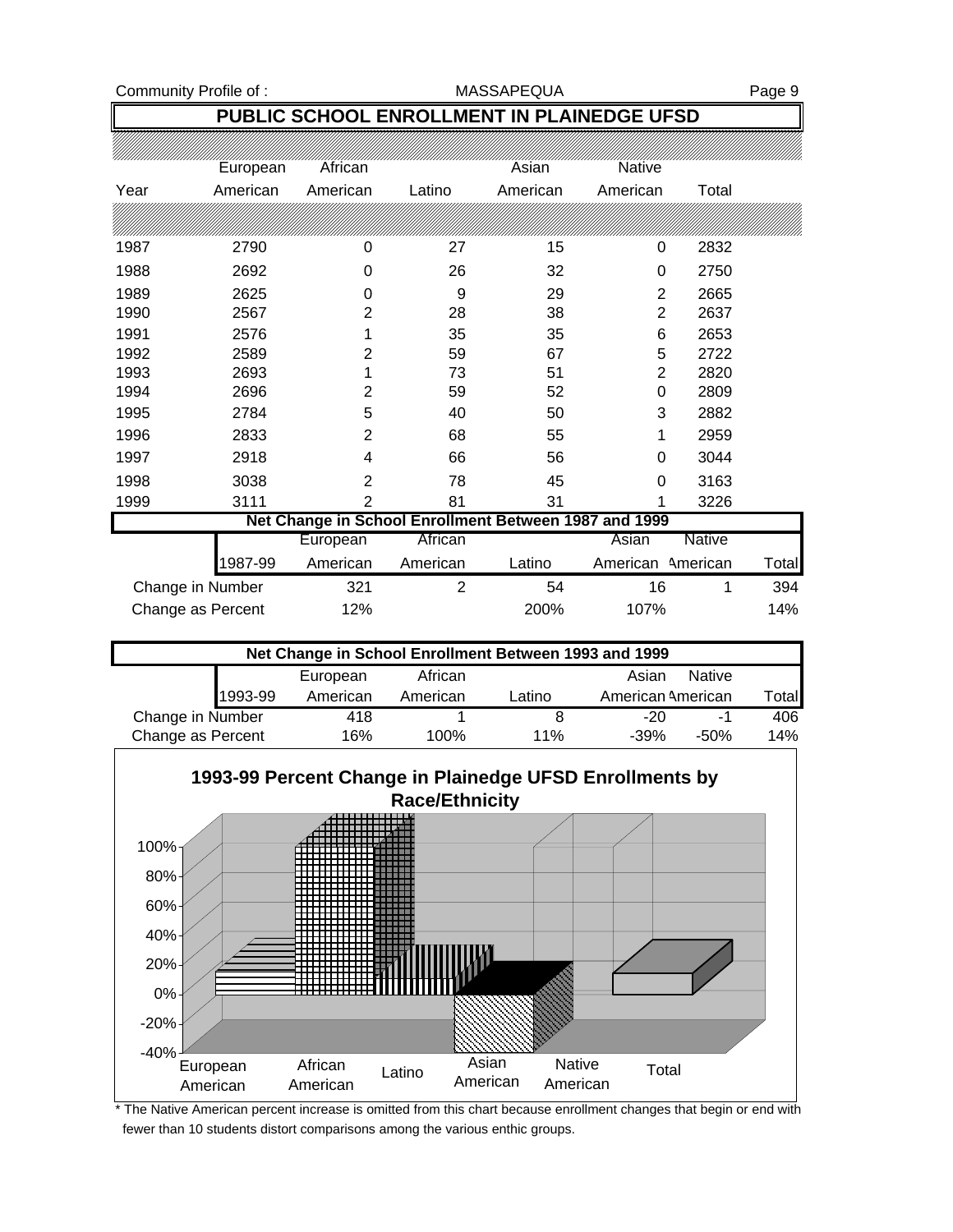Community Profile of : The MASSAPEQUA Rage 10

## **PUBLIC SCHOOL ENROLLMENT IN FARMINGDALE UFSD**

|      | European          | African  |          | Asian    | Native                                                |               |              |
|------|-------------------|----------|----------|----------|-------------------------------------------------------|---------------|--------------|
| Year | American          | American | Latino   | American | American                                              | Total         |              |
|      |                   |          |          |          |                                                       |               |              |
| 1987 | 5130              | 336      | 176      | 112      | 6                                                     | 5760          |              |
| 1988 | 4884              | 332      | 211      | 107      | 5                                                     | 5539          |              |
| 1989 | 4610              | 278      | 202      | 145      | 1                                                     | 5236          |              |
| 1990 | 4494              | 330      | 218      | 119      | $\overline{2}$                                        | 5163          |              |
| 1991 | 4553              | 322      | 254      | 128      | 3                                                     | 5260          |              |
| 1992 | 4677              | 306      | 215      | 125      | 5                                                     | 5328          |              |
| 1993 | 4649              | 343      | 268      | 136      | 4                                                     | 5400          |              |
| 1994 | 4630              | 389      | 356      | 140      | 0                                                     | 5515          |              |
| 1995 | 4705              | 393      | 342      | 187      | 10                                                    | 5637          |              |
| 1996 | 4750              | 419      | 399      | 198      | 10                                                    | 5776          |              |
| 1997 | 4789              | 382      | 429      | 211      | 5                                                     | 5816          |              |
| 1998 | 4956              | 431      | 410      | 209      | 5                                                     | 6010          |              |
| 1999 | 5039              | 399      | 501      | 185      | 5                                                     | 6129          |              |
|      |                   |          |          |          | Net Change in School Enrollment Between 1987 and 1999 |               |              |
|      |                   | European | African  |          | Asian                                                 | <b>Native</b> |              |
|      | 1984-96           | American | American | Latino   | American                                              | American      | <b>Total</b> |
|      | Change in Number  | $-91$    | 63       | 325      | 73                                                    | -1            | 369          |
|      | Change as Percent | $-2%$    | 19%      | 185%     | 65%                                                   | $-17%$        | 6%           |

| Net Change in School Enrollment Between 1993 and 1999 |          |          |        |          |               |       |  |  |
|-------------------------------------------------------|----------|----------|--------|----------|---------------|-------|--|--|
|                                                       | European | African  |        | Asian    | <b>Native</b> |       |  |  |
| 1990-96                                               | American | American | atino. | American | American      | Total |  |  |
| Change in Number                                      | 390      | 56       | 233    | 49       |               | 729   |  |  |
| Change as Percent                                     | 8%       | 16%      | 87%    | 36%      | 25%           | 14%   |  |  |

## **1993-99 Percent Change in Farmingdale UFSD Enrollments by Race/Ethnicity**



The Native American percent increase is omitted from this chart because enrollment changes that begin or end with fewer than 10 students distort comparisons among the various enthic groups.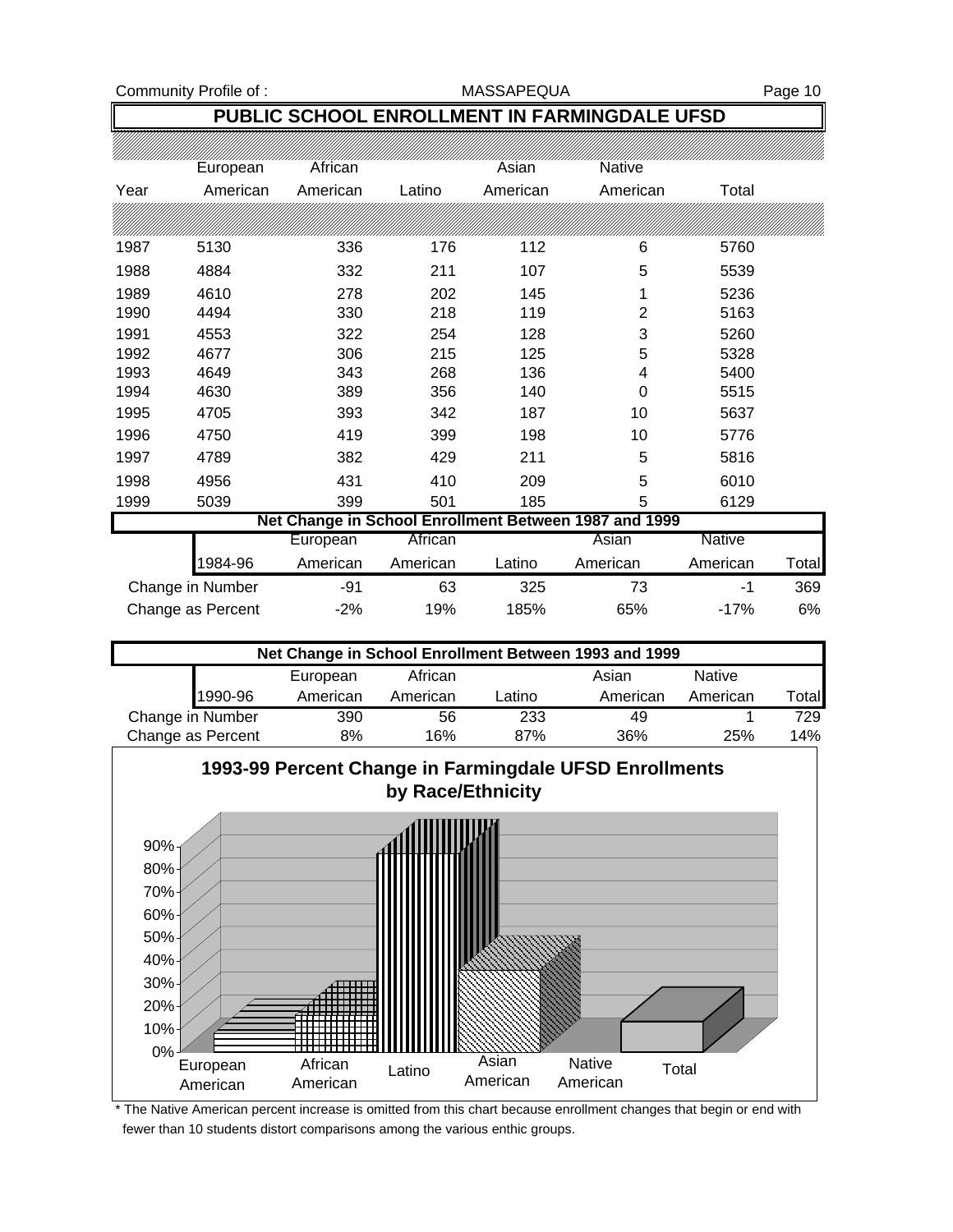Community Profile of : The MASSAPEQUA Community Profile of :

### MASSAPEQUA

## **REPORTED LIMITED ENGLISH PROFICIENT ENGLISH LANGUAGE LEARNERS (LEP/ELLs) IN MASSAPEQUA UFSD\***

| Reported Number and Percent of LEP/ELL Students in Massapequa UFSD,<br><b>Oyster Bay and Nassau County</b> |               |    |                         |                           |                         |                         |            |  |  |
|------------------------------------------------------------------------------------------------------------|---------------|----|-------------------------|---------------------------|-------------------------|-------------------------|------------|--|--|
|                                                                                                            |               |    |                         |                           |                         |                         |            |  |  |
|                                                                                                            |               |    | <b>Massapequa UFSD</b>  | <b>Town of Oyster Bay</b> |                         | <b>Nassau County</b>    |            |  |  |
| Year                                                                                                       | <b>Number</b> |    | Percent of              | <b>Number</b>             | Percent of              | <b>Number</b>           | Percent of |  |  |
|                                                                                                            |               |    | <b>Total Enrollment</b> |                           | <b>Total Enrollment</b> | <b>Total Enrollment</b> |            |  |  |
| 1992                                                                                                       |               | 36 | 0.5%                    | 837                       | 2.2%                    | 6,044                   | 3.5%       |  |  |
| 1993                                                                                                       |               | 45 | 0.7%                    | 873                       | 2.3%                    | 6,963                   | 4.0%       |  |  |
| 1994                                                                                                       |               | 42 | 0.6%                    | 874                       | 2.3%                    | 7,492                   | 4.2%       |  |  |
| 1995                                                                                                       |               | 35 | 0.5%                    | 879                       | 2.3%                    | 7,823                   | 4.3%       |  |  |
| 1996                                                                                                       |               | 23 | 0.3%                    | 883                       | 2.2%                    | 8,276                   | 4.5%       |  |  |
| 1997                                                                                                       |               | 20 | 0.3%                    | 1,009                     | 2.5%                    | 9,219                   | 4.9%       |  |  |
| 1998                                                                                                       |               | 23 | 0.3%                    | 1,026                     | 2.5%                    | 9,353                   | 4.8%       |  |  |
| 1999                                                                                                       |               | 26 | 0.4%                    | 1,125                     | 2.7%                    | 10,077                  | 5.1%       |  |  |
| 1999 Total                                                                                                 |               |    |                         |                           |                         |                         |            |  |  |
| Enrollment                                                                                                 | 7,324         |    |                         | 42,287                    |                         | 195,804                 |            |  |  |
| 1992 - 1999                                                                                                | $-27.8%$      |    |                         | 34.5%                     |                         | 66.7%                   |            |  |  |
| % Change                                                                                                   |               |    |                         |                           |                         |                         |            |  |  |

\* In the 1998-1999 school year, there were 77 different languages spoken by students enrolled in Nassau County public schools.



\*\* The annual number of reported LEP/ELLs enrollment is based upon the number of Limited English Proficient English Language Learners in the local district as reported on the State Education Department/

The University of the State of New York, Commissioners Regulations Part 154 Application.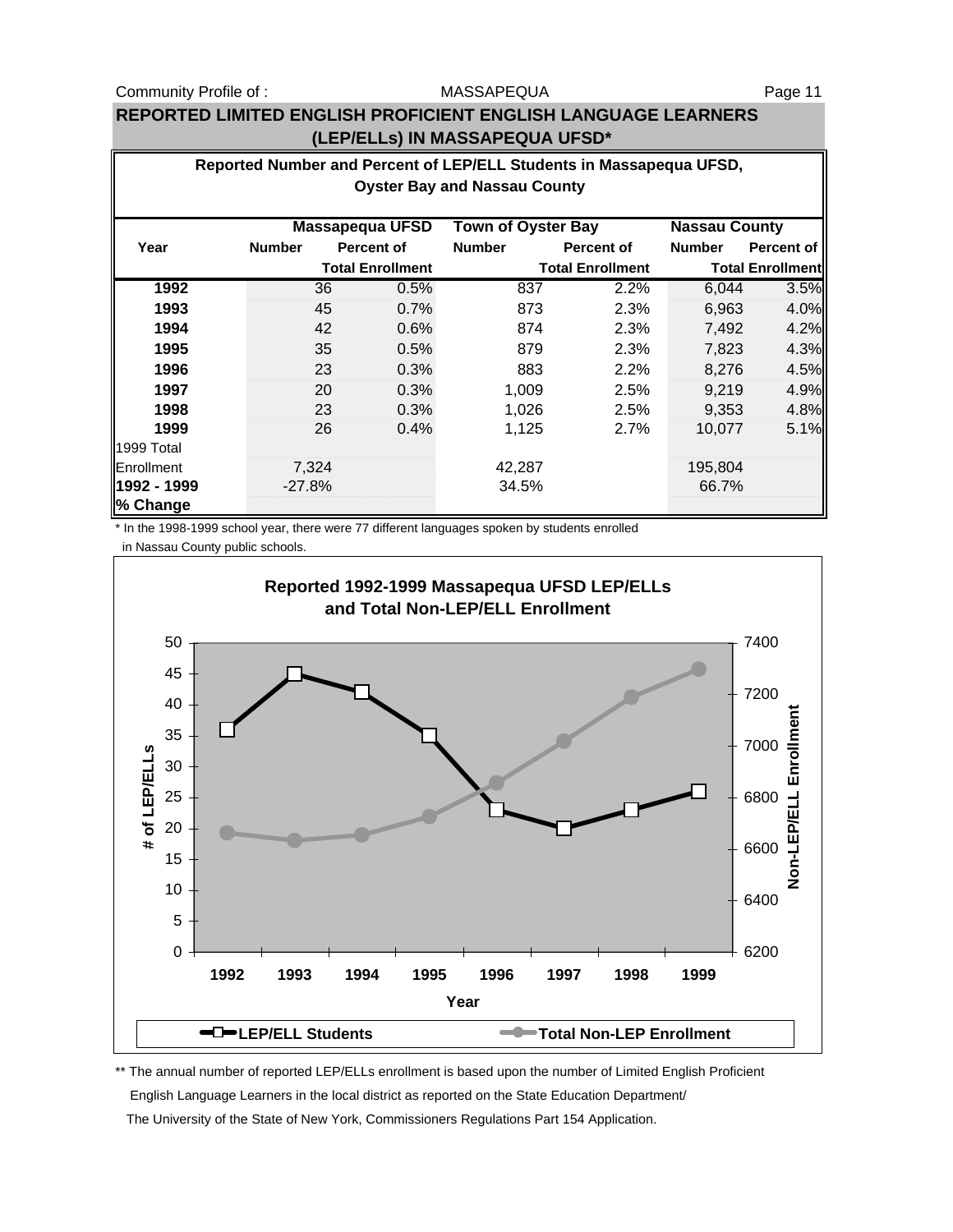## **REPORTED LIMITED ENGLISH PROFICIENT ENGLISH LANGUAGE LEARNERS (LEP/ELLs) IN PLAINEDGE UFSD\***

| Reported Number and Percent of LEP/ELL Students in Plainedge UFSD, |               |                         |                           |                         |                      |                         |  |  |
|--------------------------------------------------------------------|---------------|-------------------------|---------------------------|-------------------------|----------------------|-------------------------|--|--|
| <b>Oyster Bay and Nassau County</b>                                |               |                         |                           |                         |                      |                         |  |  |
|                                                                    |               |                         |                           |                         |                      |                         |  |  |
|                                                                    |               | <b>Plainedge UFSD</b>   | <b>Town of Oyster Bay</b> |                         | <b>Nassau County</b> |                         |  |  |
| Year                                                               | <b>Number</b> | <b>Percent of</b>       | <b>Number</b>             | <b>Percent of</b>       | <b>Number</b>        | Percent of              |  |  |
|                                                                    |               | <b>Total Enrollment</b> |                           | <b>Total Enrollment</b> |                      | <b>Total Enrollment</b> |  |  |
| 1992                                                               | 58            | 2.1%                    | 837                       | 2.2%                    | 6,044                | 3.5%                    |  |  |
| 1993                                                               | 29            | 1.0%                    | 873                       | 2.3%                    | 6,963                | 4.0%                    |  |  |
| 1994                                                               | 38            | 1.4%                    | 874                       | 2.3%                    | 7,492                | 4.2%                    |  |  |
| 1995                                                               | 42            | 1.5%                    | 879                       | 2.3%                    | 7,823                | 4.3%                    |  |  |
| 1996                                                               | 34            | 1.1%                    | 883                       | 2.2%                    | 8,276                | 4.5%                    |  |  |
| 1997                                                               | 45            | 1.5%                    | 1,009                     | 2.5%                    | 9,219                | 4.9%                    |  |  |
| 1998                                                               | 42            | 1.3%                    | 1,026                     | 2.5%                    | 9,353                | 4.8%                    |  |  |
| 1999                                                               | 41            | 1.3%                    | 1,125                     | 2.7%                    | 10,077               | 5.1%                    |  |  |
| 1999 Total                                                         |               |                         |                           |                         |                      |                         |  |  |
| Enrollment                                                         | 3,226         |                         | 42,287                    |                         | 195,804              |                         |  |  |
| 1992 - 1999                                                        | $-29.3%$      |                         | 34.5%                     |                         | 66.7%                |                         |  |  |
| % Change                                                           |               |                         |                           |                         |                      |                         |  |  |

\* In the 1998-1999 school year, there were 77 different languages spoken by students enrolled

in Nassau County public schools.



\*\* The annual number of reported LEP/ELLs enrollment is based upon the number of Limited English Proficient

English Language Learners in the local district as reported on the State Education Department/

The University of the State of New York, Commissioners Regulations Part 154 Application.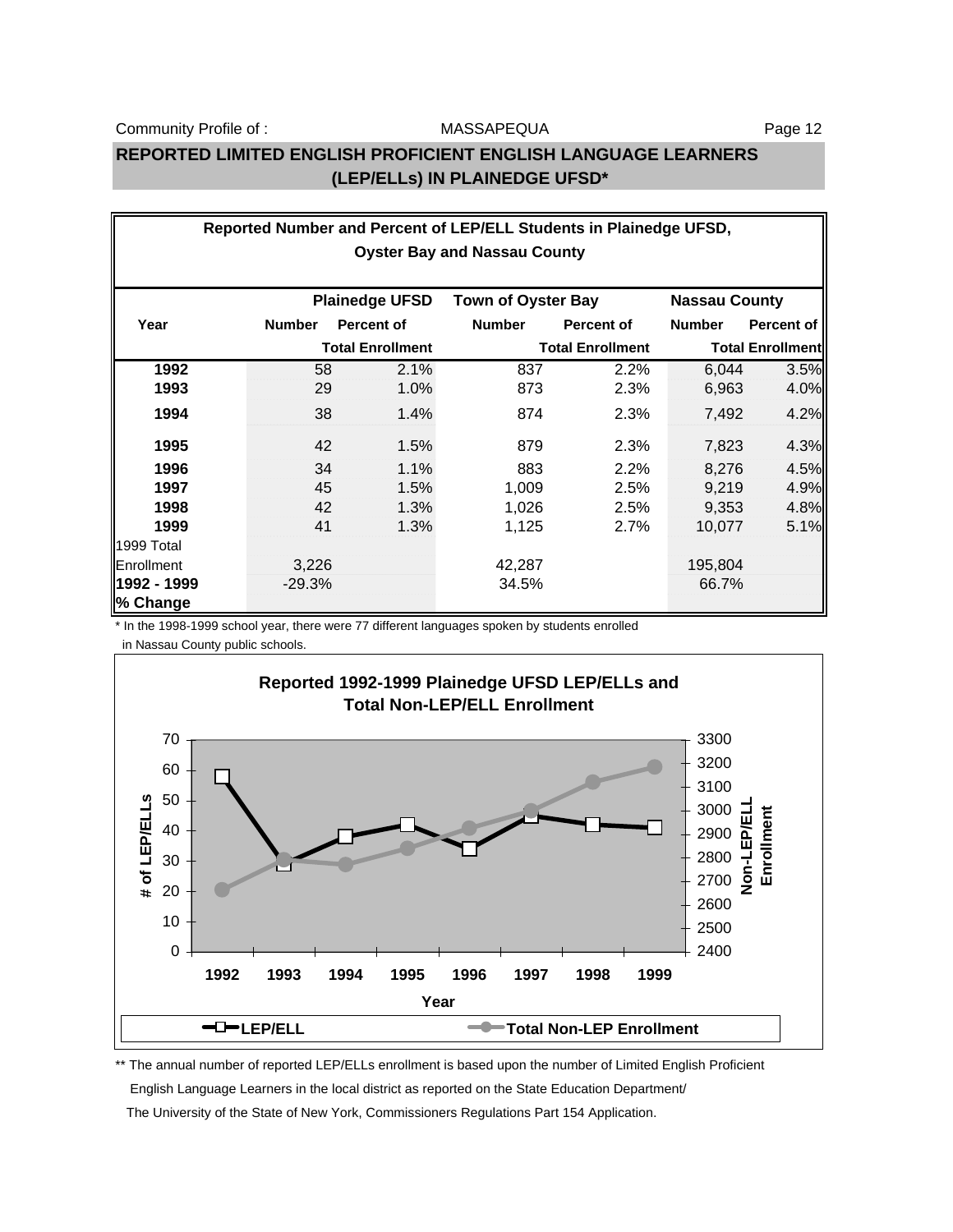MASSAPEQUA

## **REPORTED LIMITED ENGLISH PROFICIENT ENGLISH LANGUAGE LEARNERS (LEP/ELLs) IN FARMINGDALE UFSD\***

| Reported Number and Percent of LEP/ELL Students in Farmingdale UFSD,<br><b>Oyster Bay and Nassau County</b> |               |                         |               |                         |               |                         |  |  |  |
|-------------------------------------------------------------------------------------------------------------|---------------|-------------------------|---------------|-------------------------|---------------|-------------------------|--|--|--|
| <b>Farmingdale UFSD</b><br><b>Town of Oyster Bay</b><br><b>Nassau County</b>                                |               |                         |               |                         |               |                         |  |  |  |
| Year                                                                                                        | <b>Number</b> | Percent of              | <b>Number</b> | <b>Percent of</b>       | <b>Number</b> | Percent of              |  |  |  |
|                                                                                                             |               | <b>Total Enrollment</b> |               | <b>Total Enrollment</b> |               | <b>Total Enrollment</b> |  |  |  |
| 1992                                                                                                        | 85            | 1.6%                    | 837           | 2.2%                    | 6,044         | 3.5%                    |  |  |  |
| 1993                                                                                                        | 135           | 2.5%                    | 873           | 2.3%                    | 6,963         | 4.0%                    |  |  |  |
| 1994                                                                                                        | 168           | $3.0\%$                 | 874           | 2.3%                    | 7,492         | 4.2%                    |  |  |  |
| 1995                                                                                                        | 180           | 3.2%                    | 879           | 2.3%                    | 7,823         | 4.3%                    |  |  |  |
| 1996                                                                                                        | 162           | 2.8%                    | 883           | 2.2%                    | 8,276         | 4.5%                    |  |  |  |
| 1997                                                                                                        | 189           | 3.2%                    | 1,009         | 2.5%                    | 9,219         | 4.9%                    |  |  |  |
| 1998                                                                                                        | 230           | 3.8%                    | 1,026         | 2.5%                    | 9,353         | 4.8%                    |  |  |  |
| 1999                                                                                                        | 245           | 4.0%                    | 1,125         | 2.7%                    | 10,077        | 5.1%                    |  |  |  |
| 1999 Total                                                                                                  |               |                         |               |                         |               |                         |  |  |  |
| Enrollment                                                                                                  | 6,129         |                         | 42,287        |                         | 195,804       |                         |  |  |  |
| 1992 - 1999                                                                                                 | 188.2%        |                         | 34.5%         |                         | 66.7%         |                         |  |  |  |
| % Change                                                                                                    |               |                         |               |                         |               |                         |  |  |  |

\* In the 1998-1999 school year, there were 77 different languages spoken by students enrolled in Nassau County public schools.



\*\* The annual number of reported LEP/ELLs enrollment is based upon the number of Limited English Proficient

English Language Learners in the local district as reported on the State Education Department/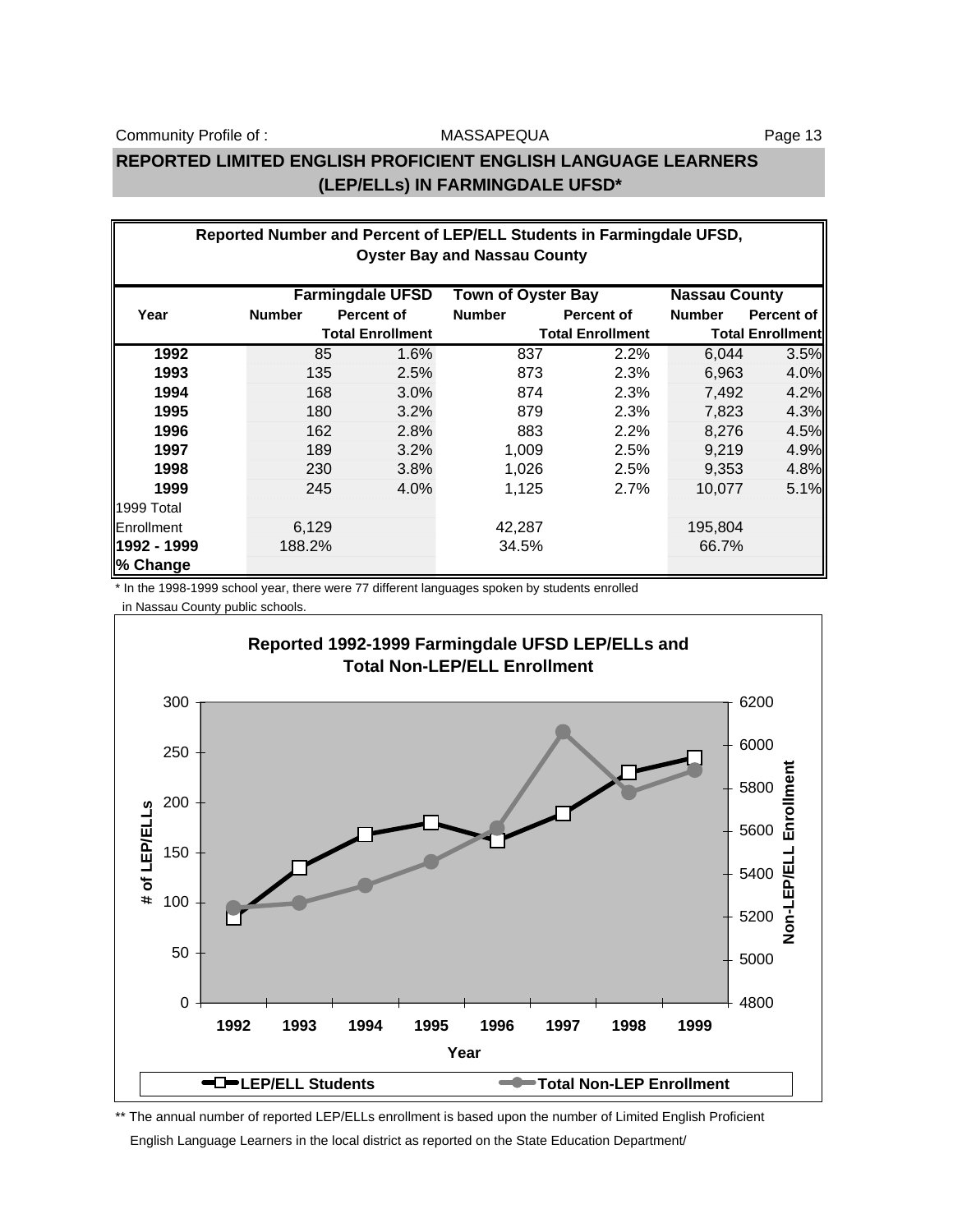Community Profile of : MASSAPEQUA **Page 14** 

| Dropout Percents in Massapequa UFSD, Town of Oyster Bay, & Nassau County |    |                       |          |                  |          |               |  |  |  |
|--------------------------------------------------------------------------|----|-----------------------|----------|------------------|----------|---------------|--|--|--|
|                                                                          |    |                       |          |                  |          |               |  |  |  |
| DROPOUT NUMBERS & PERCENTS OF HIGH SCHOOL ENROLLMENT*                    |    |                       |          |                  |          |               |  |  |  |
| Year                                                                     |    | District-# District-% | Town-#** | $\frac{96**}{8}$ | County-# | $\frac{9}{6}$ |  |  |  |
|                                                                          |    |                       |          |                  |          |               |  |  |  |
| 1987                                                                     | 58 | 2.0                   | 260      | 1.8              | 1284     | 2.0           |  |  |  |
| 1988                                                                     | 41 | 1.6                   | 267      | 2.1              | 1177     | 2.0           |  |  |  |
| 1989                                                                     | 41 | 1.7                   | 160      | 1.3              | 932      | 1.7           |  |  |  |
| 1990                                                                     | 21 | 0.9                   | 114      | 1.0              | 759      | 1.4           |  |  |  |
| 1991                                                                     | 24 | 1.1                   | 71       | 0.6              | 613      | 1.2           |  |  |  |
| 1992                                                                     | 16 | 0.8                   | 81       | 0.7              | 654      | 1.2           |  |  |  |
| 1993                                                                     | 11 | 0.5                   | 69       | 0.6              | 630      | 1.2           |  |  |  |
| 1994                                                                     | 41 | 2.0                   | 52       | 0.5              | 724      | 1.4           |  |  |  |
| 1995                                                                     | 13 | 0.6                   | 67       | 0.6              | 531      | 1.0           |  |  |  |
| 1996                                                                     | 21 | 1.0                   | 80       | 0.7              | 477      | 0.9           |  |  |  |
| 1997                                                                     | 18 | 1.2                   | 58       | 0.5              | 479      | 0.9           |  |  |  |
| 1998                                                                     | 23 | 1.2                   | 85       | 0.8              | 489      | 0.9           |  |  |  |

\*Dropout Rate = Dropouts divided by 9-12 grade enrollment including ungraded secondary enrollment. A dropout

is defined as any pupil who left school prior to graduation & did not enter another school or program leading to a GED.



\*\*Town data based on a weighted average of communities which are fully or partially located within town boundaries.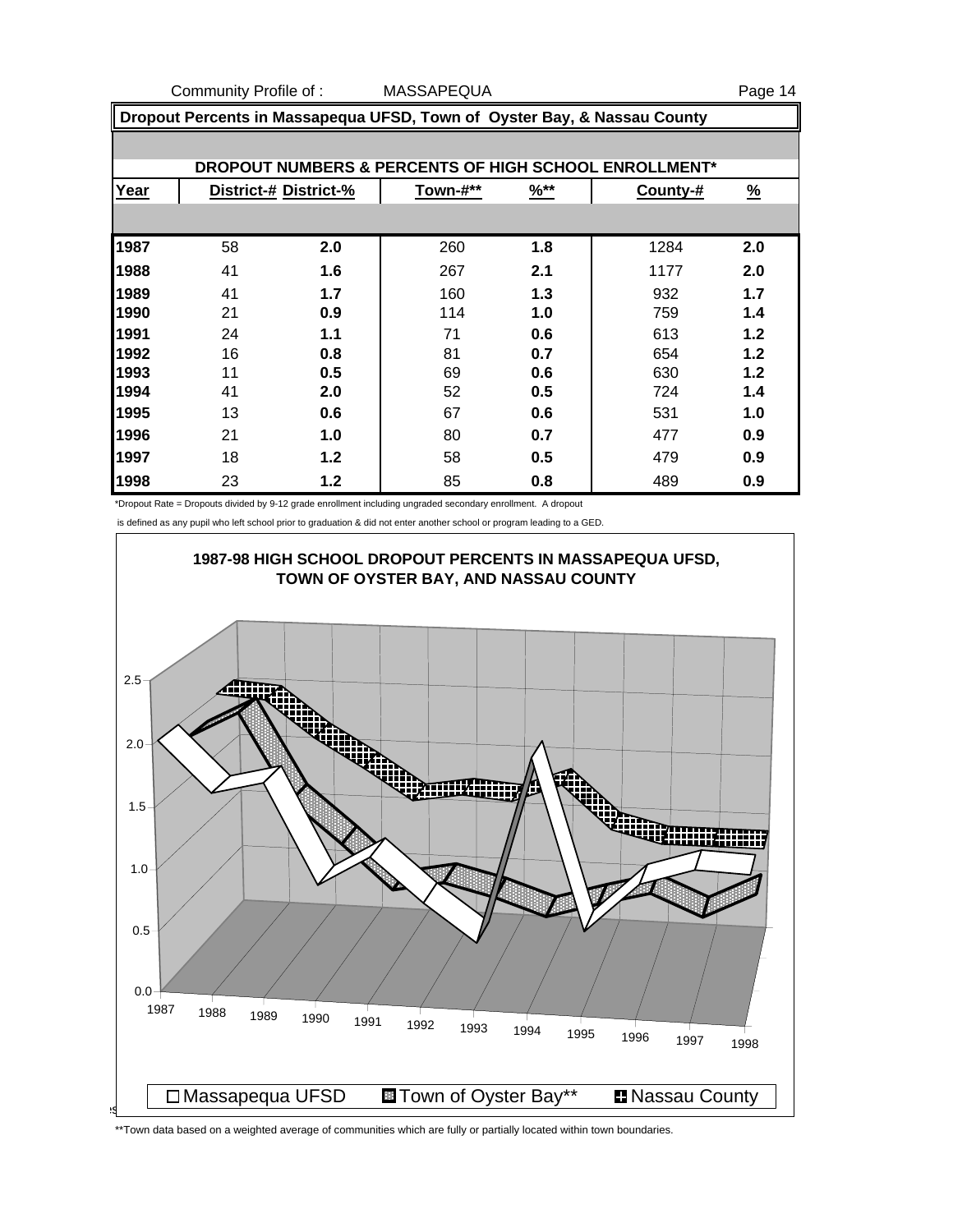Community Profile of : MASSAPEQUA **Page 15** 

 **Dropout Percents in Plainedge UFSD, Town of Oyster Bay, and Nassau County DROPOUT NUMBERS & PERCENTS OF HIGH SCHOOL ENROLLMENT\* Year District-# District-% Town-#\*\* %\*\* County-# %** 30 **2.9** 260 **1.8** 1284 **2.0** 25 **2.6** 267 **2.1** 1177 **2.0** 9 **1.0** 160 **1.3** 932 **1.7** 3 **0.4** 114 **1.0** 759 **1.4** 5 **0.6** 71 **0.6** 613 **1.2** 0 **0.0** 81 **0.7** 654 **1.2** 4 **0.5** 69 **0.6** 630 **1.2** 8 **1.0** 52 **0.5** 724 **1.4** 9 **1.1** 67 **0.6** 531 **1.0** 8 **1.0** 80 **0.7** 477 **0.9** 10 **1.3** 58 **0.5** 479 **0.9** 5 **0.6** 85 **0.8** 489 **0.9**

\*Dropout Rate = Dropouts divided by 9-12 grade enrollment including ungraded secondary enrollment. A dropout

is defined as any pupil who left school prior to graduation & did not enter another school or program leading to a GED.



\*\*Town data based on a weighted average of communities which are fully or partially located within town boundaries.

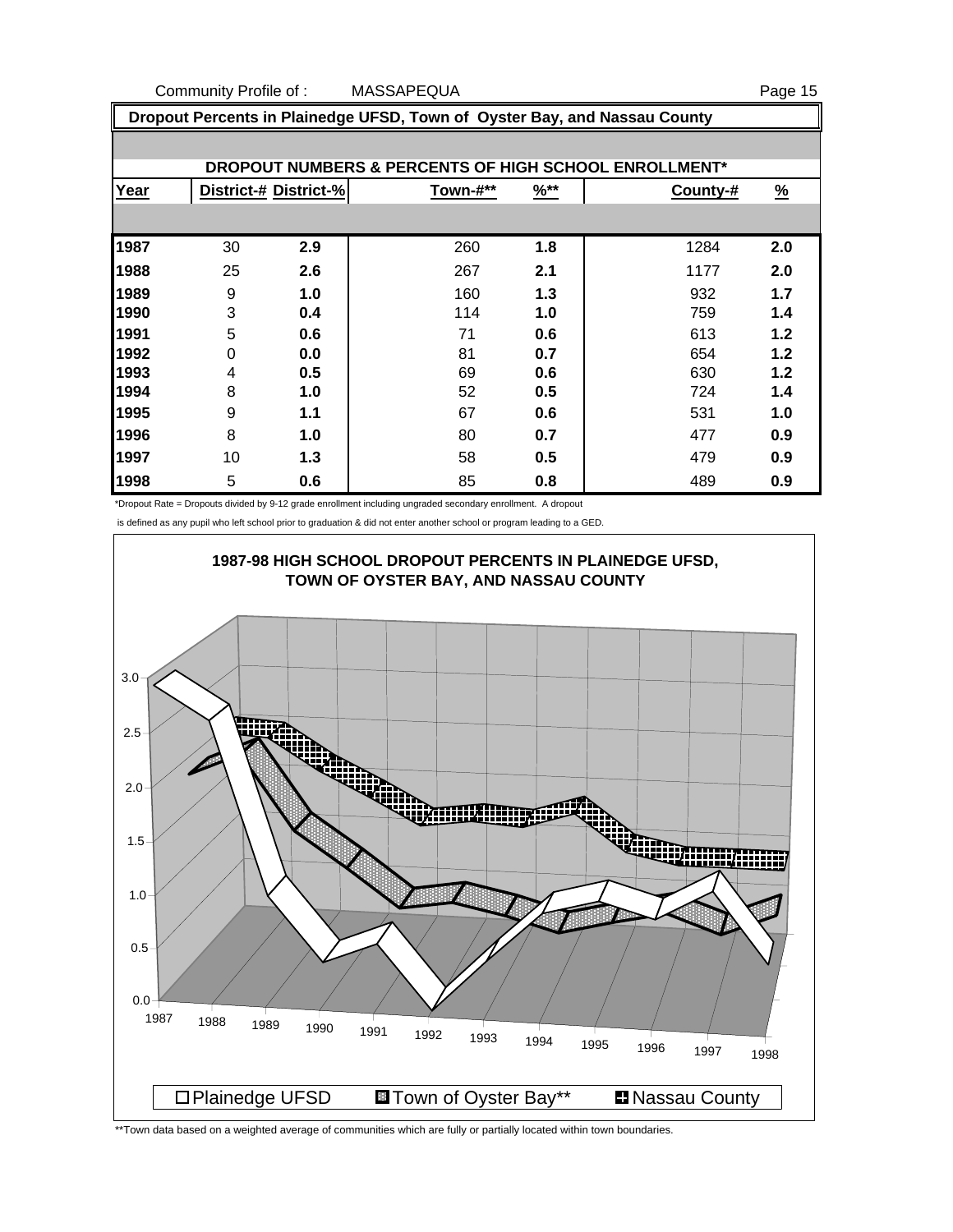Community Profile of : MASSAPEQUA **Page 16** 

 **Dropout Percents in Farmingdale UFSD, Town of Oyster Bay, and Nassau County DROPOUT NUMBERS & PERCENTS OF HIGH SCHOOL ENROLLMENT\* Year District-# District-% Town-#\*\* %\*\* County-# %** 71 **3.3** 260 **1.8** 1284 **2.0** 88 **4.4** 267 **2.1** 1177 **2.0** 53 **3.1** 160 **1.3** 932 **1.7** 49 **3.0** 114 **1.0** 759 **1.4** 20 **1.2** 71 **0.6** 613 **1.2** 22 **1.4** 81 **0.7** 654 **1.2** 13 **0.8** 69 **0.6** 630 **1.2** 19 **1.2** 52 **0.5** 724 **1.4** 17 **1.1** 67 **0.6** 531 **1.0** 23 **1.4** 80 **0.7** 477 **0.9** 6 **0.4** 58 **0.5** 479 **0.9** 21 **1.3** 85 **0.8** 489 **0.9**

\*Dropout Rate = Dropouts divided by 9-12 grade enrollment including ungraded secondary enrollment. A dropout

is defined as any pupil who left school prior to graduation & did not enter another school or program leading to a GED.



\*\*Town data based on a weighted average of communities which are fully or partially located within town boundaries.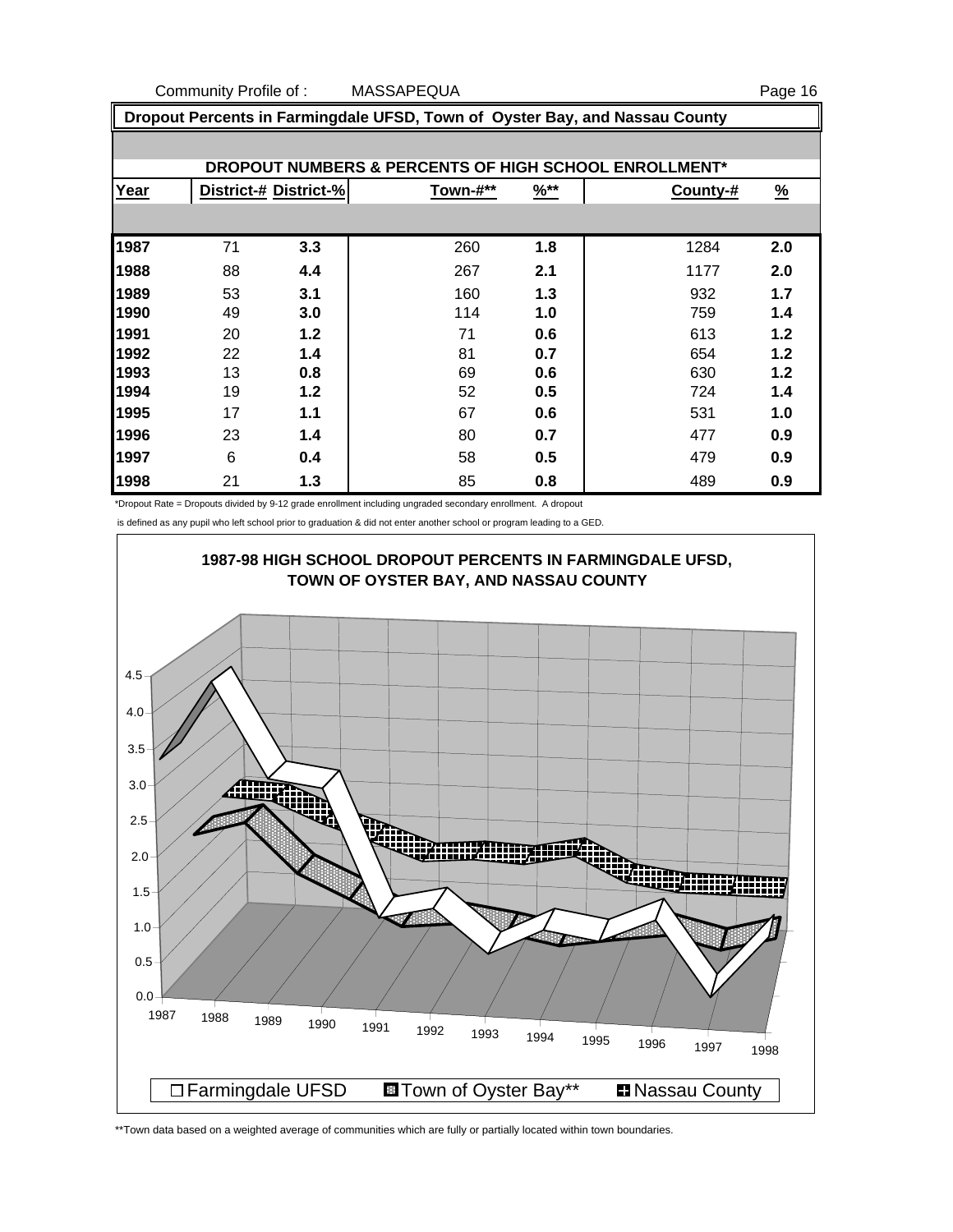| 1982-97 Total Births & Fertility Rates For Massapequa 11758<br>Nassau County and New York State* |          |                   |               |                      |                       |           |  |  |
|--------------------------------------------------------------------------------------------------|----------|-------------------|---------------|----------------------|-----------------------|-----------|--|--|
|                                                                                                  |          | <b>Massapequa</b> |               | <b>Nassau County</b> | <b>New York State</b> |           |  |  |
|                                                                                                  |          | Fertility         |               | Fertility            |                       | Fertility |  |  |
| Year                                                                                             | Births** | Rate              | <b>Births</b> | Rate                 | <b>Births</b>         | Rate      |  |  |
| 1982                                                                                             | 837      | 60.8              | 14,342        | 49.0                 | 246,889               | 59.6      |  |  |
| 1983                                                                                             | 867      | 64.6              | 14,541        | 49.8                 | 248,222               | 59.6      |  |  |
| 1984                                                                                             | 883      | 67.6              | 14,758        | 50.6                 | 250,436               | 59.9      |  |  |
| 1985                                                                                             | 883      | 69.4              | 15,247        | 52.3                 | 258,826               | 61.6      |  |  |
| 1986                                                                                             | 905      | 73.0              | 15,567        | 53.5                 | 263,045               | 62.3      |  |  |
| 1987                                                                                             | 933      | 77.4              | 16,504        | 56.8                 | 271,355               | 64.0      |  |  |
| 1988                                                                                             | 955      | 81.6              | 17,072        | 58.8                 | 279,976               | 65.8      |  |  |
| 1989                                                                                             | 906      | 79.7              | 17,700        | 61.1                 | 290,528               | 67.9      |  |  |
| 1990                                                                                             | 906      | 82.2              | 18,180        | 62.8                 | 297,468               | 69.3      |  |  |
| 1991                                                                                             | 840      | 76.6              | 17,864        | 62.2                 | 292,523               | 68.1      |  |  |
| 1992                                                                                             | 777      | 71.1              | 18,065        | 63.3                 | 287,531               | 67.2      |  |  |
| 1993                                                                                             | 770      | 70.7              | 17,931        | 63.2                 | 282,377               | 66.3      |  |  |
| 1994                                                                                             | 764      | 71.0              | 17,903        | 64.6                 | 277,945               | 65.6      |  |  |
| 1995                                                                                             | 770      | 72.2              | 18,084        | 66.0                 | 271,042               | 64.3      |  |  |
| 1996                                                                                             | 773      | 73.3              | 17,722        | 63.8                 | 263,611               | 63.0      |  |  |
| 1997                                                                                             | 780      | 74.8              | 17,100        | 62.0                 | 256,976               | 61.8      |  |  |



### \* Fertility rate based on live births per 1,000 female population 15-44. Data for 1990-97 reflect zip

code boundaries. Data for prior years reflect the local community as comprised by census tracts.

\*\* The number of births to mothers in the Massapequa area is a three year "running" average for all years. Source: Nassau County & New York State Departments of Health.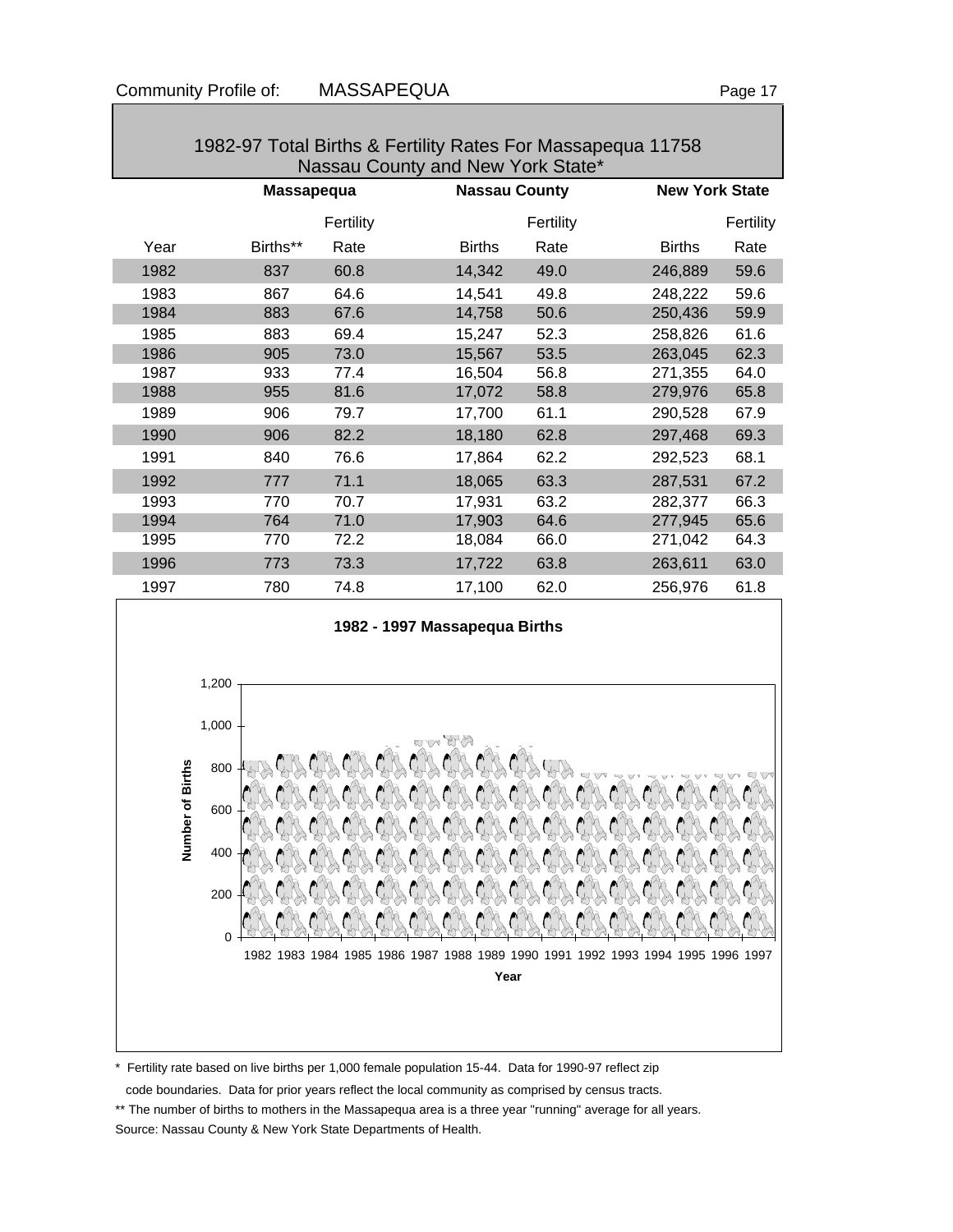| 1984-97 Births To Teen Mothers and Fertility Rates        |               |                   |                      |           |                       |           |  |  |
|-----------------------------------------------------------|---------------|-------------------|----------------------|-----------|-----------------------|-----------|--|--|
| For Massapequa 11758*, Nassau County and New York State** |               |                   |                      |           |                       |           |  |  |
|                                                           |               | <b>Massapequa</b> | <b>Nassau County</b> |           | <b>New York State</b> |           |  |  |
|                                                           | Teen          | Fertility         | Teen                 | Fertility | Teen                  | Fertility |  |  |
| Year                                                      | <b>Births</b> | Rate              | <b>Births</b>        | Rate      | <b>Births</b>         | Rate      |  |  |
| 1984                                                      | 22            | 13.9              | 668                  | 12.2      | 25,658                | 35.7      |  |  |
| 1985                                                      | 22            | 14.1              | 711                  | 13.4      | 25,470                | 36.4      |  |  |
| 1986                                                      | 22            | 14.2              | 685                  | 13.4      | 25,134                | 37.0      |  |  |
| 1987                                                      | 23            | 15.0              | 677                  | 13.8      | 25,080                | 38.0      |  |  |
| 1988                                                      | 20            | 13.4              | 663                  | 14.1      | 25,861                | 40.3      |  |  |
| 1989                                                      | 19            | 12.6              | 679                  | 15.0      | 26,593                | 42.7      |  |  |
| 1990                                                      | 19            | 12.7              | 674                  | 15.6      | 26,553                | 44.0      |  |  |
| 1991                                                      | 15            | 11.0              | 672                  | 16.0      | 26,216                | 44.1      |  |  |
| 1992                                                      | 13            | 9.2               | 629                  | 15.1      | 25,330                | 43.4      |  |  |
| 1993                                                      | 12            | 8.1               | 700                  | 18.4      | 25,515                | 44.3      |  |  |
| 1994                                                      | 11            | 8.1               | 682                  | 18.2      | 25,852                | 45.3      |  |  |
| 1995                                                      | 12            | 8.4               | 668                  | 18.0      | 24,805                | 43.6      |  |  |
| 1996                                                      | 11            | 8.2               | 637                  | 15.8      | 23,864                | 41.8      |  |  |
| 1997                                                      | 11            | 8.4               | 561                  | 13.9      | 22,185                | 38.5      |  |  |



\* The number of birth to teen mothers in the Massapequa area is a three year "running" average for all years.

\*\* Fertility rate based on live births per 1,000 female population 15-19. Data for 1990-97 reflect zip code boundaries. Data for prior years reflect the local community as comprised by census tracts. Source: Nassau County & New York State Departments of Health.